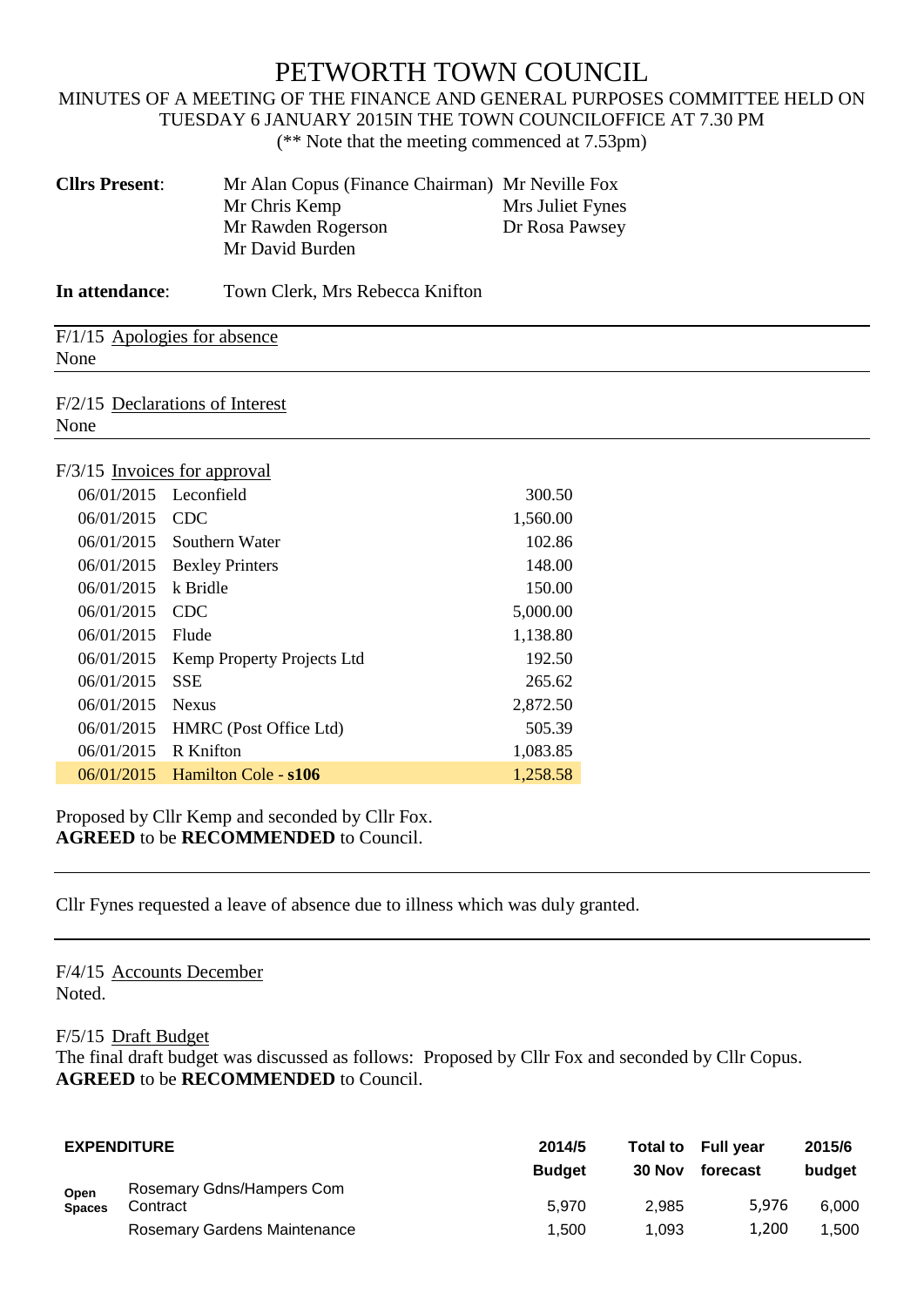|             | Hampers Common Maintenance                             | 1,200  | 45          | 200         | 1,200          |
|-------------|--------------------------------------------------------|--------|-------------|-------------|----------------|
|             | Hampers Common Lease                                   | 300    | $\mathbf 0$ | 300         | 300            |
|             | Xmas Event - General                                   | 2,000  | 201         | 2,000       | 1,300          |
|             | Xmax Event - Lighting                                  | 0      | $\mathbf 0$ | $\mathbf 0$ | 1,000          |
|             | Hanging Baskets - Maintenance                          | 1,500  | 1,800       | 2,100       | 800            |
|             | Hanging Baskets - Watering                             | 0      | $\mathbf 0$ | $\mathbf 0$ | 1,500          |
|             | Planters                                               | 100    | 41          | 41          | 100            |
|             | <b>General Maintenance</b>                             | 750    | 528         | 750         | 2,000          |
|             |                                                        | 13,320 | 6,693       | 12,567      | 15,700         |
| Admin       | Office Rent & Service Charges                          | 6,700  | 2,713       | 5,062       | 6,700          |
|             | <b>Clerk's Salary</b>                                  | 10,000 | 9,498       | 15,855      | 20,000         |
|             | <b>Additional Clerk's hours</b>                        |        |             |             | 3,000          |
|             | <b>Assistant Clerk's Salary</b>                        | 3,600  | 2,360       | 2,360       | 0              |
|             | Insurance<br>SALC/SLCC                                 | 1,800  | 1,964       | 1,964       | 3,300          |
|             | Subscriptions/Contracts                                | 950    | 841         | 900         | 1,100          |
|             | <b>Audit Fee</b>                                       | 600    | 1,428       | 1,700       | 1,000          |
|             | Office Expenditure                                     | 500    | 1,121       | 1,400       | 1,000          |
|             | Expenses/Postage                                       | 400    | 52          | 100         | 400            |
|             | Photocopier                                            | 200    | 63          | 100         | 0              |
|             | Comms/IT                                               | 350    | 324         | 420         | 500            |
|             | Office Water                                           | 150    | 104         | 150         | 150            |
|             |                                                        | 25,250 | 20,468      | 30,011      | 37,150         |
| <b>Misc</b> | <b>Grants Awarded</b>                                  | 4,000  | 2,384       | 2,384       | 3,000          |
|             | <b>CCTV</b>                                            | 5,000  | $\mathbf 0$ | 5,000       | 5,000          |
|             | <b>Street Lighting</b>                                 | 1,750  | 1,453       | 1,750       | 2,400          |
|             | Neighbourhood Planning                                 | 2,000  | 5,225       | 10,785      | 1,765          |
|             | NP transfer from Reserves                              |        | $-5,225$    | $-10,785$   |                |
|             | <b>Farmer's Market</b>                                 | 500    | $\mathbf 0$ |             | $\mathbf 0$    |
|             | Web Site                                               | 300    | $\mathbf 0$ | 45          | 300            |
|             | Church clock                                           | 3,500  | 976         | 1,236       | 200            |
|             | <b>Local Election</b><br>Repayment of £50k loan for    |        |             |             | 2,000          |
|             | playgrounds<br>Repayment of £10k loan for<br>skatepark |        |             |             | 6,000<br>1,000 |
|             | Traffic & roads<br>consultant                          |        |             |             | 7,500          |
|             | War Memorial                                           |        |             |             | 2,000          |
|             | Dog Bins                                               |        |             |             | 500            |
|             | Training                                               |        |             |             | 2,000          |
|             | Contingency                                            | 2,000  | 2,850       | 3,550       | 2,000          |
|             |                                                        | 19,050 | 7,663       | 13,965      | 35,665         |
|             | Allotments Lease and Water                             | 1,500  | 1,097       | 2,000       | 2,000          |
|             | <b>Allotments Maintenance</b>                          | 500    | 0           | 100         | 500            |
|             |                                                        | 2,000  | 1,097       | 2,100       | 2,500          |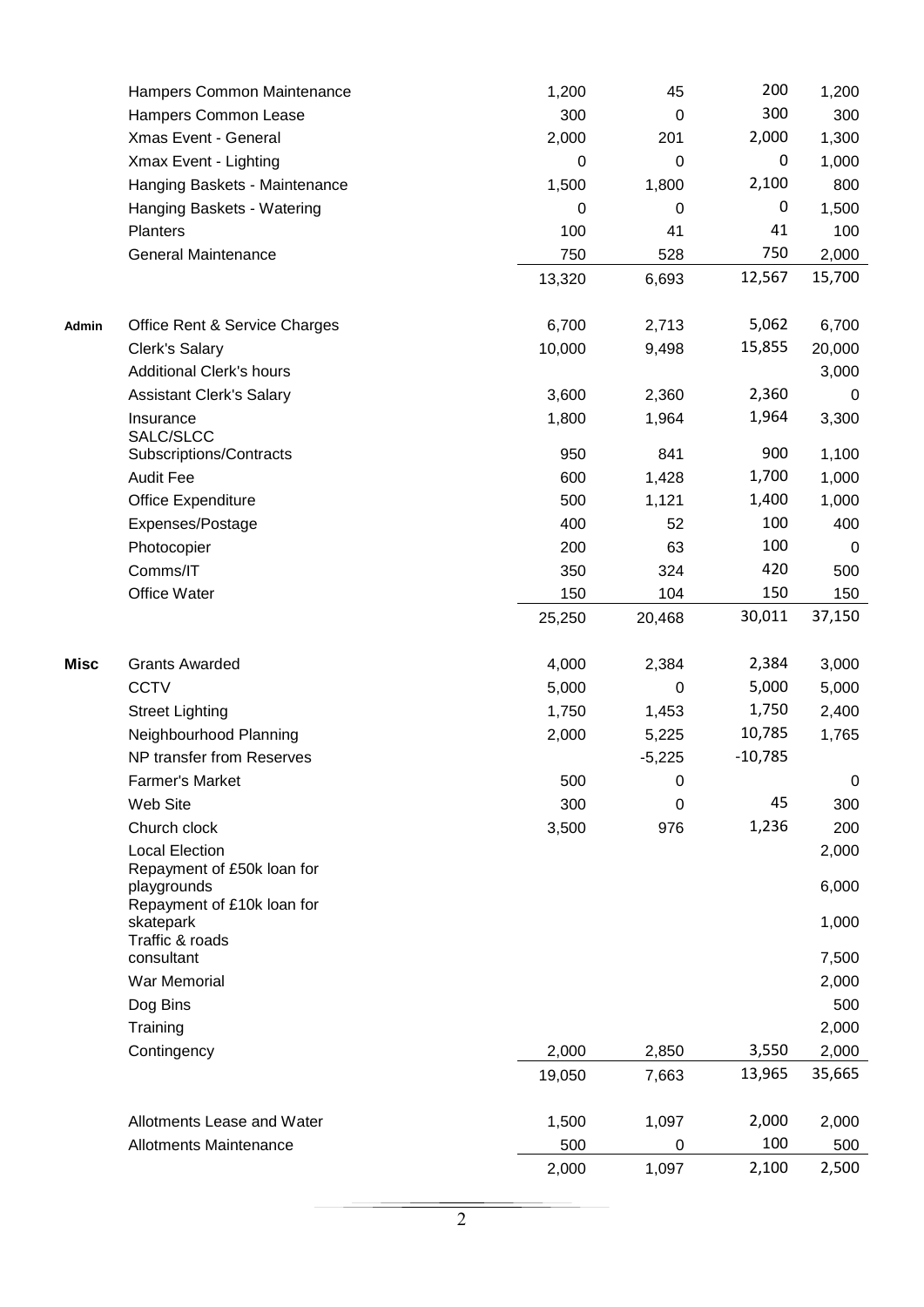|                                     | 63,900 | 38,031 | 60,753 | 91,015 |
|-------------------------------------|--------|--------|--------|--------|
|                                     | 4.280  | 2.110  | 2,110  | 0      |
| Petworth Pages Distribution         | 480    | 240    | 240    | 0      |
| Petworth Pages<br>Printing/Expenses | 3.800  | 1,870  | 1,870  | 0      |

| Neighbourhood Plan<br>Summary |         |                                                         |           |
|-------------------------------|---------|---------------------------------------------------------|-----------|
|                               | Costs:  | <b>Nexus</b>                                            | 34,667    |
|                               |         | clerking                                                | 4,800     |
|                               |         | stationery                                              | 440       |
|                               |         | printing                                                | 1,600     |
|                               |         | website upgrade                                         | 300       |
|                               |         | traffic & roads consultant<br>postage/envelope          | 2,500     |
|                               |         | s                                                       | 1,940     |
|                               |         | hall hire                                               | 1,518     |
|                               |         | Total estimated cost                                    | 47,765    |
|                               | Funding | grants received                                         | $-13,300$ |
|                               |         | additional grant pre 31/3/15<br>additional grant during | $-700$    |
|                               |         | 2015/16                                                 | $-7,000$  |
|                               |         | reserve set aside at 1/4/14                             | $-23,000$ |
|                               |         | <b>Total funds</b>                                      | $-44,000$ |
|                               |         | Net funding required                                    | 3,765     |
|                               |         | Budgetted in 2014/15                                    | $-2,000$  |
|                               |         | Net funds required during 2015/6                        | 1,765     |

| <b>INCOME</b>        | 2014/5<br><b>Budget</b> | <b>Total</b><br>to<br>30<br>Nov | <b>Full</b><br>year<br>forecas | 2015/6<br><b>Budget</b> |
|----------------------|-------------------------|---------------------------------|--------------------------------|-------------------------|
| Precept              | 52,543                  | 52,543                          | 52,543                         | 81,800                  |
| <b>Support Grant</b> | 4,675                   | 4,675                           | 4,675                          | 4,051                   |
| Hampers Common Hire  | 200                     | 200                             | 200                            | 200                     |
| Photocopying         | 60                      | 13                              | 13                             | 0                       |
| Interest             | 20                      | 14                              | 20                             | 20                      |
| <b>Xmas Event</b>    |                         | 1,045                           | 1,850                          | 2,500                   |